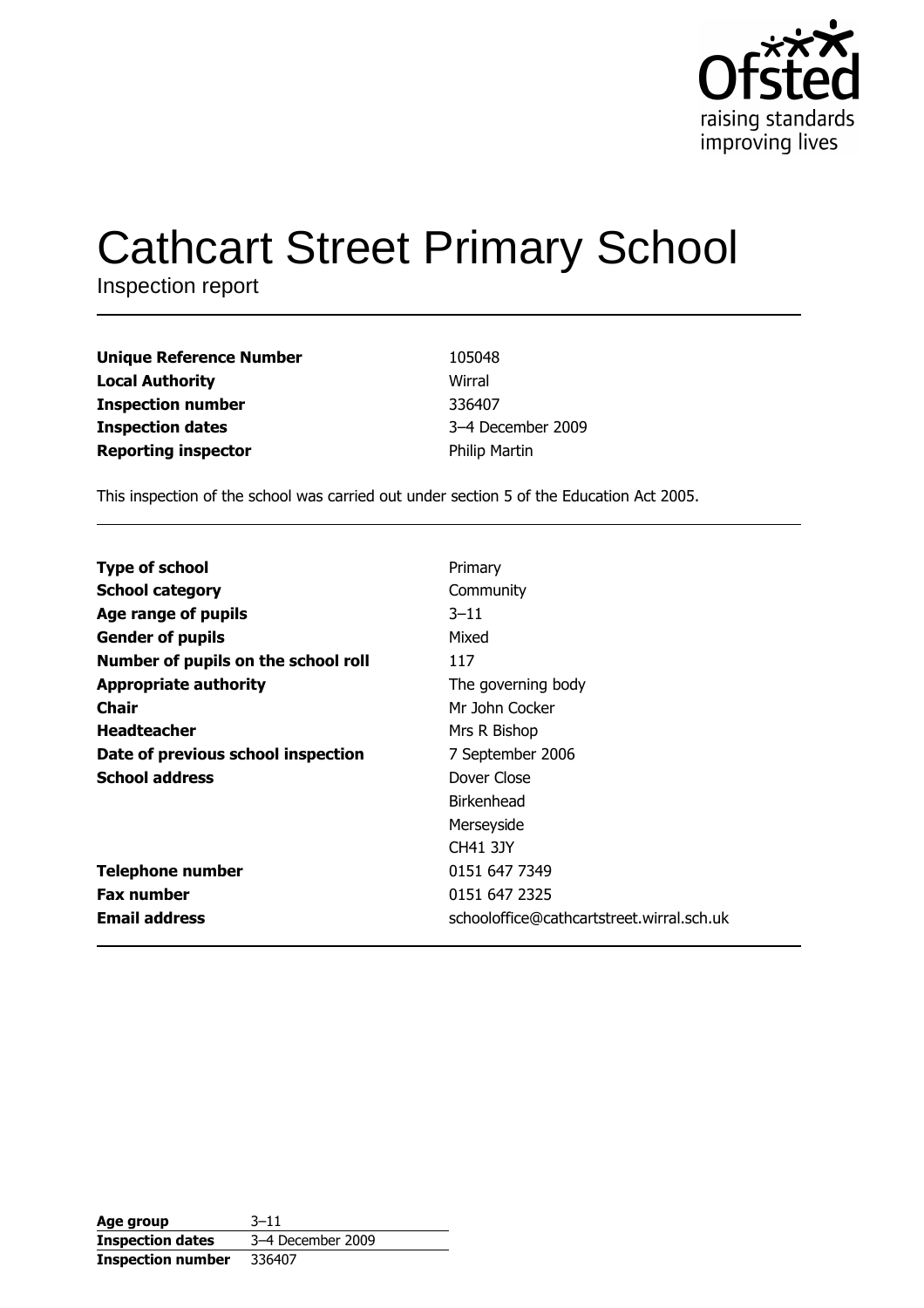The Office for Standards in Education, Children's Services and Skills (Ofsted) regulates and inspects to achieve excellence in the care of children and young people, and in education and skills for learners of all ages. It regulates and inspects childcare and children's social care, and inspects the Children and Family Court Advisory Support Service (Cafcass), schools, colleges, initial teacher training, work-based learning and skills training, adult and community learning, and education and training in prisons and other secure establishments. It rates council children's services, and inspects services for looked after children, safequarding and child protection.

Further copies of this report are obtainable from the school. Under the Education Act 2005, the school must provide a copy of this report free of charge to certain categories of people. A charge not exceeding the full cost of reproduction may be made for any other copies supplied.

If you would like a copy of this document in a different format, such as large print or Braille, please telephone 08456 404045, or email enquiries@ofsted.gov.uk.

You may copy all or parts of this document for non-commercial educational purposes, as long as you give details of the source and date of publication and do not alter the documentation in any way.

Royal Exchange Buildings St Ann's Square Manchester M2 7LA T: 08456 404045 Textphone: 0161 618 8524 E: enquiries@ofsted.gov.uk W: www.ofsted.gov.uk © Crown copyright 2009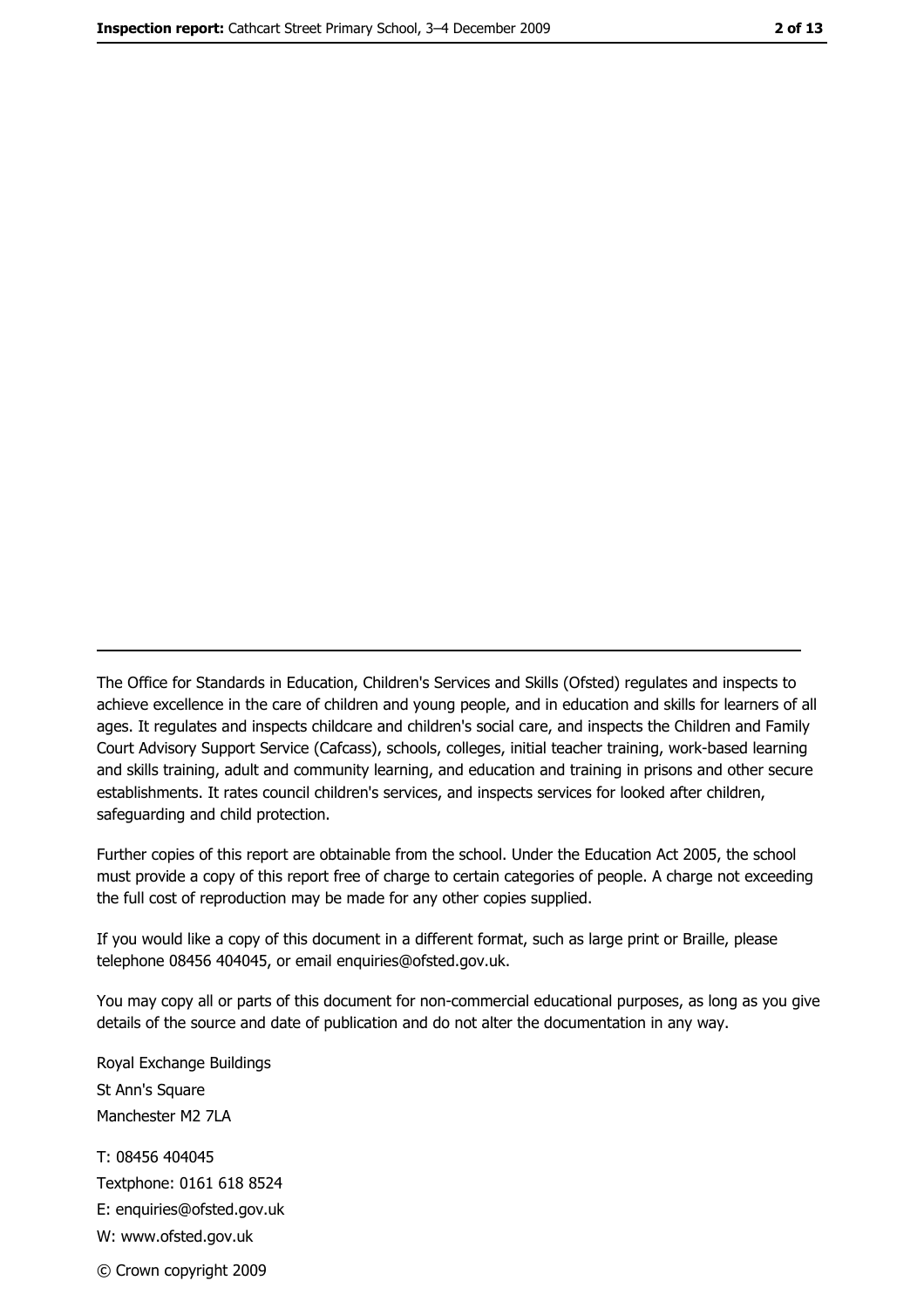# **Introduction**

This inspection was carried out by two additional inspectors. The inspectors visited six lessons, and held meetings with governors, staff, groups of pupils and parents. They observed the school's work and looked at pupils' previous work, policies and procedures, including those concerned with ensuring pupils' safety and well-being, improvement plans and its evaluation of its current strengths and weaknesses. Inspectors also checked the responses to questionnaires sent to parents/carers, pupils and staff. Parents returned 14 questionnaires in time for analysis. Inspectors also read those that arrived after this deadline.

The inspection team reviewed many aspects of the school's work. It looked in detail at the following:

- to what extent the strengths in provision and progress have been maintained  $\blacksquare$
- if the quality of teaching and the curriculum is good enough to raise standards and  $\blacksquare$ progress in the key subjects
- the quality of care, quidance and support provided and its effect on pupils' personal  $\blacksquare$ development
- the extent and impact of monitoring and evaluation carried by the school's  $\blacksquare$ leadership in maintaining and sustaining improvements.

# Information about the school

Cathcart Street is a small primary school. The school makes provision for children of Nursery and Reception age in an Early Years Foundation Stage Unit. The number of pupils eligible for free school meals is well above average. The number of pupils with learning difficulties and/or disabilities is also above average, although the proportion with a statement of special educational need is average. Most pupils are White British and a small number come from a range of other backgrounds. Very few pupils are at an early stage of learning English as an additional language. The headteacher took up post in September 2008. The school has the Healthy Schools Award, Bronze Eco-Award, the Activemark and the Basic Skills Quality Mark.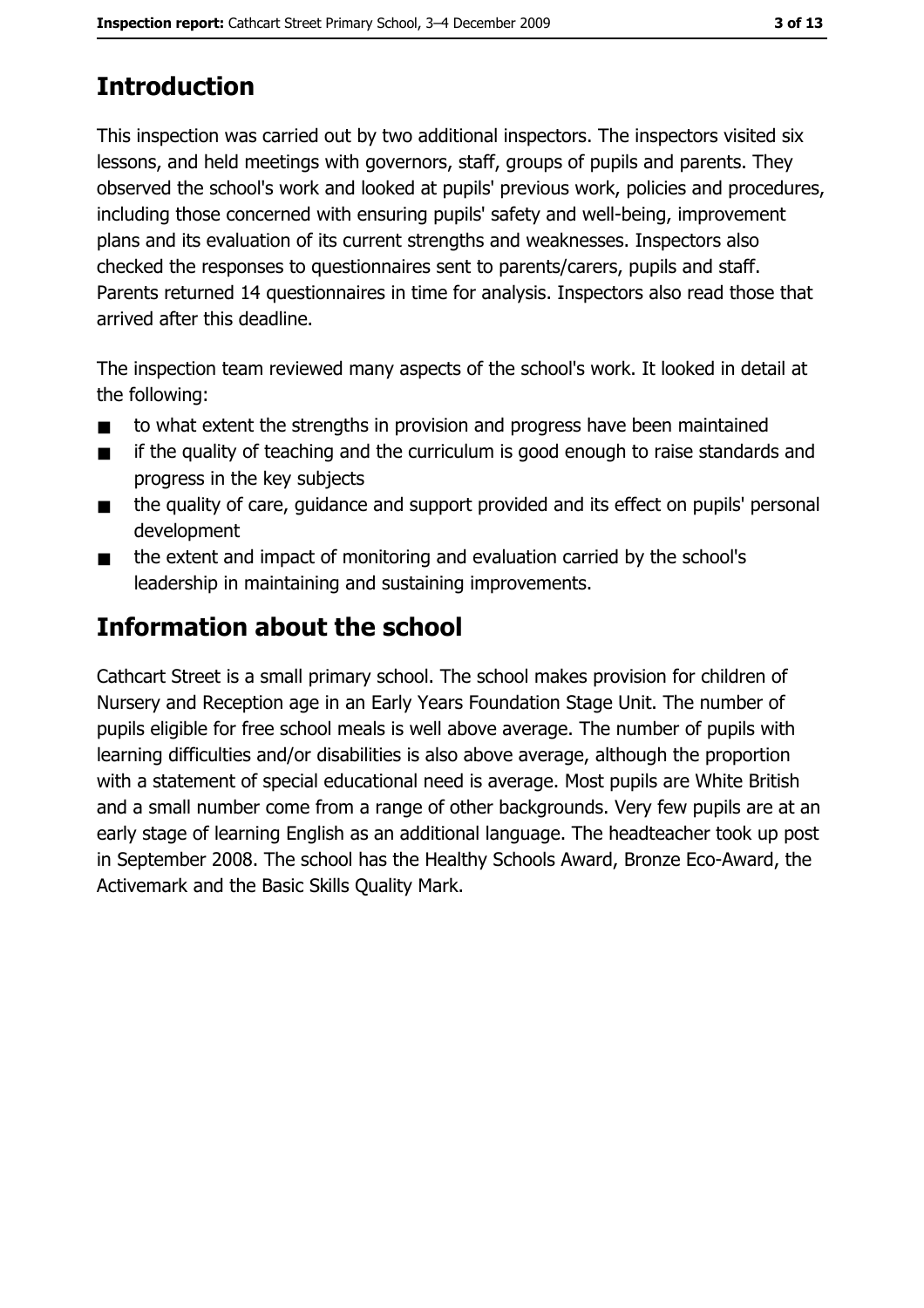# **Inspection judgements**

## Overall effectiveness: how good is the school?

#### The school's capacity for sustained improvement

## **Main findings**

A key strength is the good care and support the school offers to all children and pupils. Many pupils come from difficult circumstances and challenging situations. Staff provide a safe, secure and nurturing environment in which pupils can learn. Pupils enjoy school very much and feel safe. This is verified by their answers to a questionnaire asking for their views. A typical response declares that, 'The staff here help us a lot and support us'. All parents who answered a questionnaire agreed that their children are safe. The school, along with a range of agencies and groups, works well with parents to help them to support their children and to realise the importance of academic as well as personal success. A typical comment from a parent notes that 'i this is a supportive school'. Despite pupils' enjoyment and the school's determined efforts, attendance rates are low. This is largely because of the poor attendance of a few pupils and the health problems that some children experience.

From low starting points, pupils make satisfactory overall progress. Progress is better than this in English because staff have worked hard to ensure that this important subject is taught effectively. As a result, pupils reach broadly average standards by the time they leave school. Standards are low but improving in mathematics and science. The school has a satisfactory capacity to sustain improvements. The school recognises what it does well and where it needs to improve because of the satisfactory systems which evaluate strengths and weaknesses. It has a useful action plan focused on raising standards. It is evident that the work the school is doing to improve teaching and the curriculum in mathematics is having a positive impact. Standards are rising and the quality of teaching is improving. Whilst the quality of teaching and learning is satisfactory, teachers are sometimes not fully clear about what they expect pupils to learn. This means that activities are not always as useful as they might be in helping them to learn particular skills. At its best, teachers' marking tells pupils how well they have done and how they could make that type of work better. This quality of marking is inconsistently applied.

Children start in the Early Years Foundation Stage Unit with knowledge and skills much lower than those expected at that age. Their communication and social skills are particularly low. They learn well because of the good quality provision. By the end of this key stage, they have made good improvement in those areas in which they were weakest. The good range of resources for these children includes an outdoor area, but this is not always accessible in wet weather because there is no covered space and children's own clothing is not always suitable.

# What does the school need to do to improve further?

4 of 13

| 3 |
|---|
| 3 |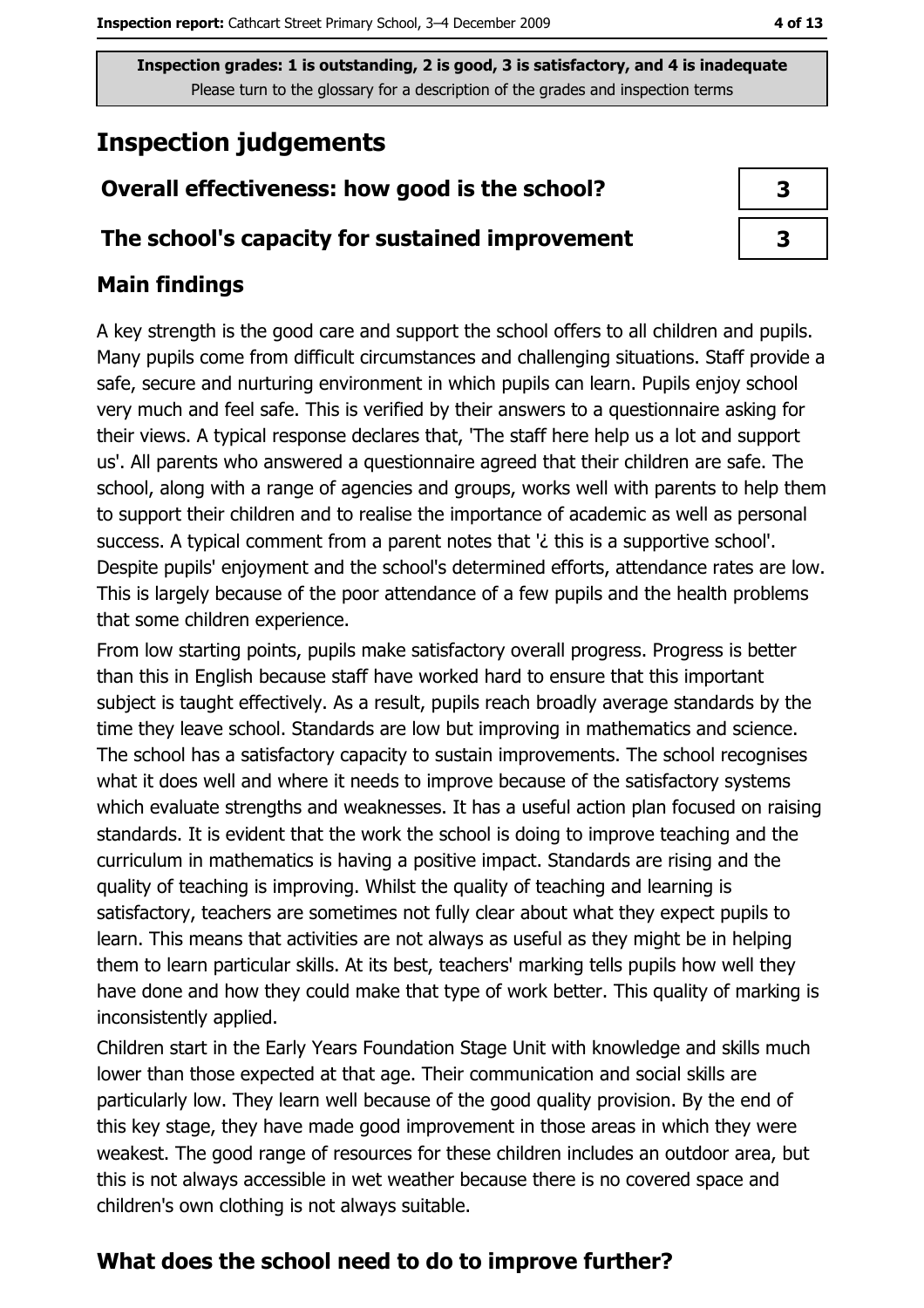- Raise standards in mathematics and science by:
	- fully implementing the existing plans to improve teaching and learning in both subjects.
- Raise the quality of teaching from satisfactory to at least good by:  $\blacksquare$ 
	- making sure that teachers are consistently clear about what pupils are to learn during lessons
	- making sure that the way that teachers mark pupils' work consistently informs pupils about what they need to do to improve.
- Improve the quality of provision in the Early Years Foundation Stage by:  $\blacksquare$ 
	- providing facilities and equipment so that children can learn and play outside in all weathers.
- Raise attendance levels by:  $\blacksquare$ 
	- encouraging the attendance of those pupils who are too regularly absent.
- About 40% of the schools whose overall effectiveness is judged satisfactory may  $\blacksquare$ receive a monitoring visit by an Ofsted inspector before their next section 5 inspection.

## **Outcomes for individuals and groups of pupils**

Pupils start Year 1 with lower than average standards and make satisfactory progress overall. Progress is good in English and by the time pupils leave school at the end of Year 6 they have reached average standards in this subject. Standards in mathematics, though low, are improving as result of the school's continuing focus on improving teaching and learning. Standards in science are also low. The school recognises this and has devised an action plan to improve the situation. Pupils with special educational needs and/or disabilities are identified early and receive useful support that helps them to make similar progress to their classmates. The few pupils who are at an early stage of learning to speak English also make satisfactory progress.

Pupils enjoy school. All parents who responded to a questionnaire asking for their views agree with this, as did pupils who took part in discussions with inspectors. Pupils know the importance of staying healthy and different ways they can do this. They usually behave well in class, but a few find it difficult to maintain these standards at times. The school has effective systems for encouraging good behaviour. Pupils willingly take on responsibilities. As a result of their satisfactory achievement and the school's useful focus on helping pupils to develop personal qualities, they are satisfactorily prepared for the next steps in their education.

These are the grades for pupils' outcomes

 $\overline{\mathbf{3}}$ 

The grades for attainment and attendance are: 1 is high; 2 is above average; 3 is broadly average; and 4 is low.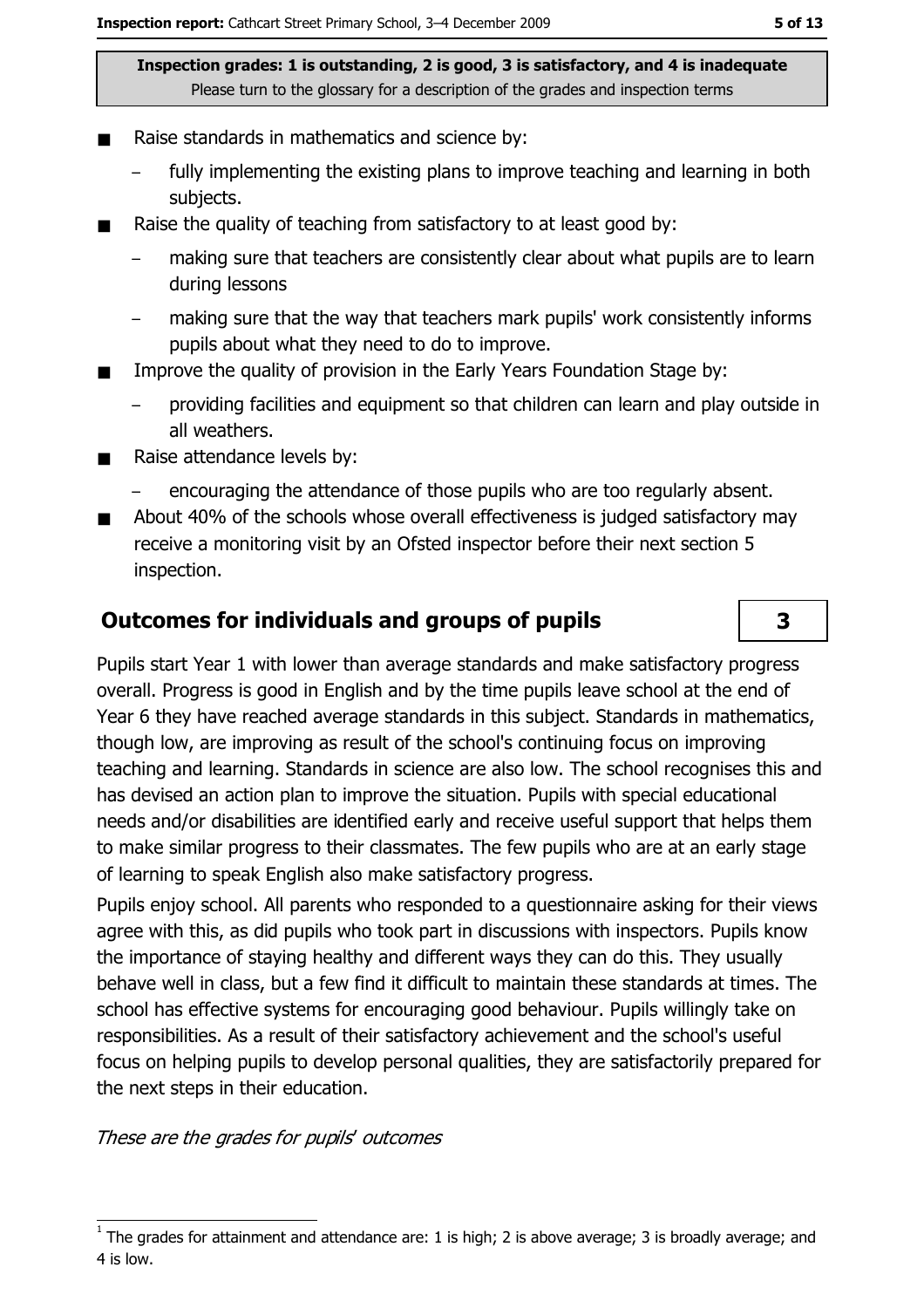| Pupils' achievement and the extent to which they enjoy their learning                                                     | 3                       |
|---------------------------------------------------------------------------------------------------------------------------|-------------------------|
| Taking into account:<br>Pupils' attainment <sup>1</sup>                                                                   | 4                       |
| The quality of pupils' learning and their progress                                                                        | 3                       |
| The quality of learning for pupils with special educational needs and/or<br>disabilities and their progress               | 3                       |
| The extent to which pupils feel safe                                                                                      | $\overline{\mathbf{2}}$ |
| <b>Pupils' behaviour</b>                                                                                                  | 3                       |
| The extent to which pupils adopt healthy lifestyles                                                                       | $\overline{\mathbf{2}}$ |
| The extent to which pupils contribute to the school and wider community                                                   | 3                       |
| The extent to which pupils develop workplace and other skills that will<br>contribute to their future economic well-being | 3                       |
| Taking into account:<br>Pupils' attendance <sup>1</sup>                                                                   | 4                       |
| The extent of pupils' spiritual, moral, social and cultural development                                                   |                         |

#### How effective is the provision?

Teachers in Years 1-6 satisfactorily use their knowledge of how well pupils are doing to plan lessons that match the different ability groups in each class. A good feature of mathematics lessons was the clear link between what pupils were learning and how this related to life outside the classroom. In the better lessons, teachers are clear about what they want pupils to learn. They share this in a way that helps pupils to understand the steps they need to go through to succeed. Sometimes however, this information is lacking. Whilst teachers keep marking up to date, this sometimes does not link clearly enough to the purpose of the lesson. In some cases, it offers advice how to improve in the particular task. This feature is sometimes missing. The curriculum is rightly focused on providing pupils with basic literacy and numeracy skills. They use their literacy skills satisfactorily in other subjects, for example when recording their experiences in 'International Week'. The curriculum is enriched with a good range of activities that add extra interest, enjoyment and an understanding of how to stay safe and healthy. Teachers are deeply concerned for pupils' welfare and learning and look after them well.

These are the grades for the quality of provision

| The quality of teaching                                                                                    |  |
|------------------------------------------------------------------------------------------------------------|--|
| Taking into account:<br>The use of assessment to support learning                                          |  |
| The extent to which the curriculum meets pupils' needs, including, where<br>relevant, through partnerships |  |
| The effectiveness of care, guidance and support                                                            |  |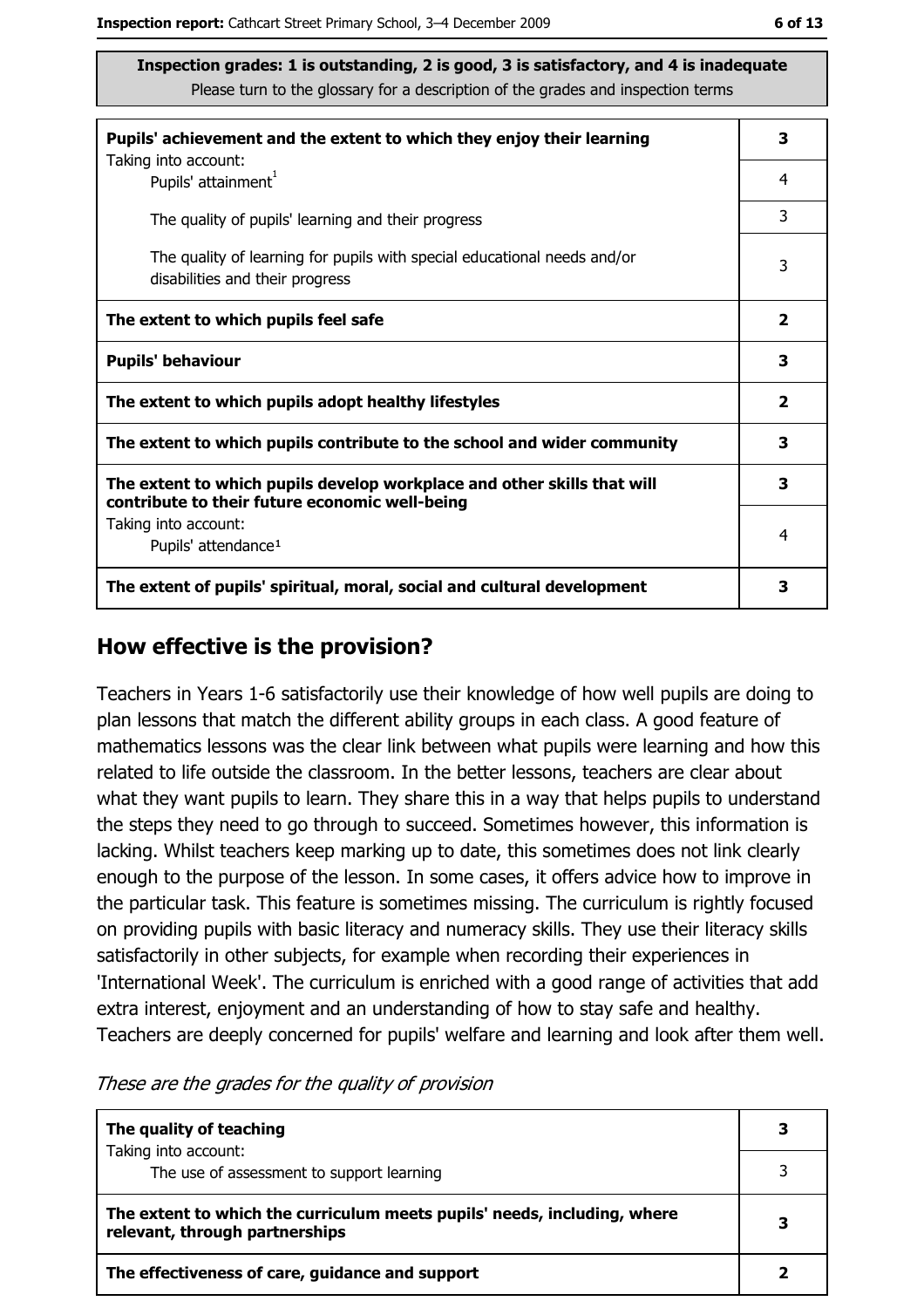#### How effective are leadership and management?

Senior leaders have gained an accurate picture of the school's strengths and weaknesses through useful systems of monitoring and evaluation. The team has devised plans for further improvement which are based on the right priorities. The plan for further improving mathematics in partnership with the local authority is robust and having a positive and measurable impact on teaching and standards. Governors provide a satisfactory degree of support and challenge. They have ensured that all safeguarding requirements are met. The school draws on partnerships with a wide range of agencies and tries hard to involve parents in order to improve provision. This extends to good links with agencies and groups in supporting pupils' personal development. This is a central part of the school's work because of the serious nature of the barriers to learning that many pupils experience. The school has a good awareness of the pupils' backgrounds and makes a satisfactory contribution towards promoting community cohesion. It has engaged in some effective work to bring in members of the local community, for example, the 'International Week' and joint activities within the region. Existing links with schools in other countries make a positive contribution to pupils' understanding of children from different backgrounds.

| The effectiveness of leadership and management in embedding ambition and<br>driving improvement                                                                     | 3                       |
|---------------------------------------------------------------------------------------------------------------------------------------------------------------------|-------------------------|
| Taking into account:<br>The leadership and management of teaching and learning                                                                                      | 3                       |
| The effectiveness of the governing body in challenging and supporting the<br>school so that weaknesses are tackled decisively and statutory responsibilities<br>met | 3                       |
| The effectiveness of the school's engagement with parents and carers                                                                                                | $\overline{\mathbf{2}}$ |
| The effectiveness of partnerships in promoting learning and well-being                                                                                              | $\mathbf{z}$            |
| The effectiveness with which the school promotes equality of opportunity and<br>tackles discrimination                                                              | 3                       |
| The effectiveness of safeguarding procedures                                                                                                                        | 3                       |
| The effectiveness with which the school promotes community cohesion                                                                                                 | 3                       |
| The effectiveness with which the school deploys resources to achieve<br>value for money                                                                             | 3                       |

These are the grades for leadership and management

## **Early Years Foundation Stage**

Most children start in the Nursery with standards well below those expected for their age. Their communication and personal, social and emotional skills are particularly low.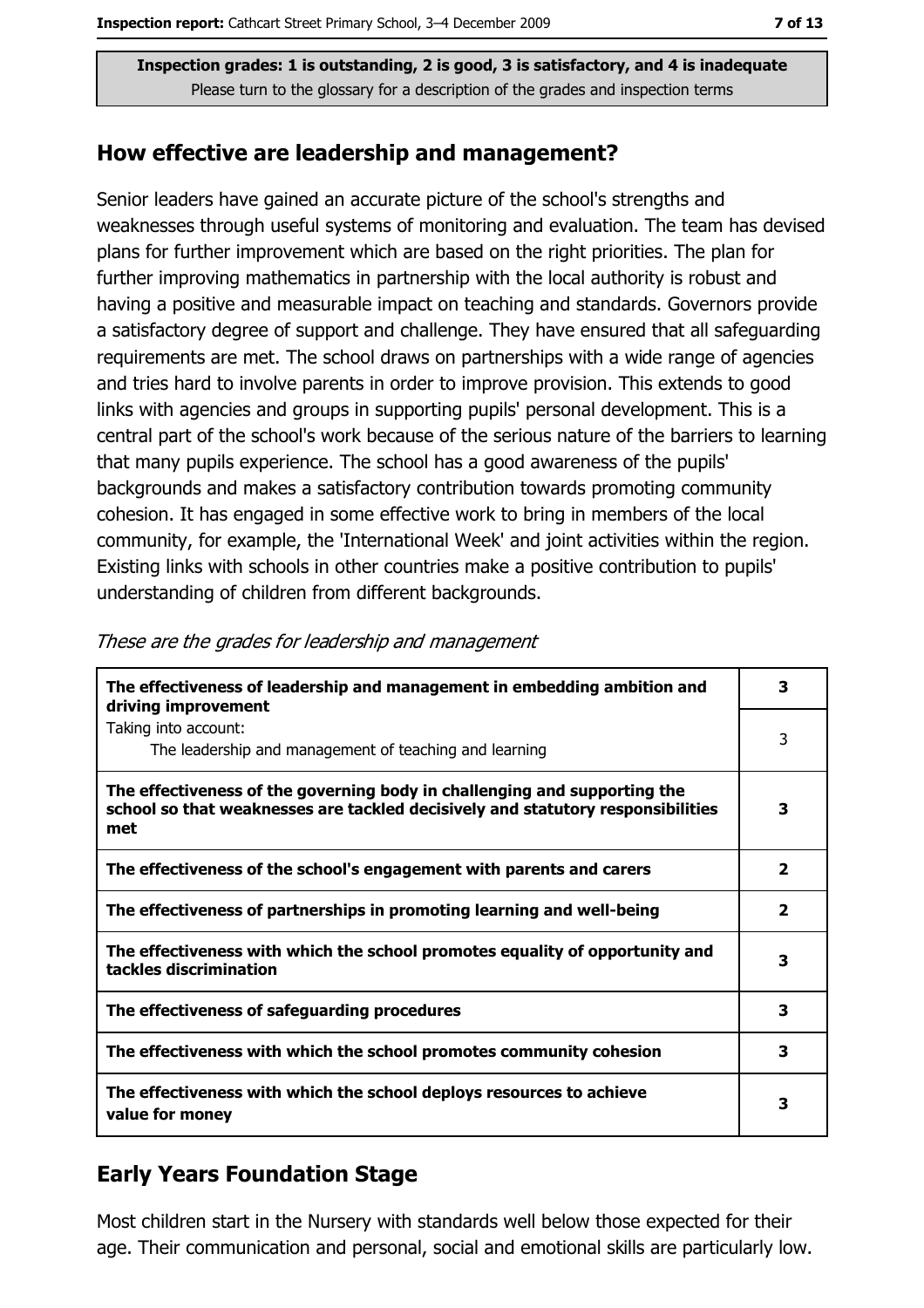The Early Years Foundation Stage teacher and other staff carefully assess children's progress and use this information to plan work and activities that match their needs. They provide a good balance of adult-led activities and those that the children start themselves, although many need to learn how to play on their own initiative. Staff work hard to develop children's communication and social skills and they ensure that all welfare requirements are met. By the end of the Early Years Foundation Stage most children are willing and happy learners. They are increasingly comfortable talking to adults and to each other. They know how to stay healthy and safe, for example, when putting out equipment for physical education. They experience a good range of activities, although wet weather sometimes limits their opportunities to learn and play outdoors. They make good progress and standards, although still below average, are closer to age-related expectations at the end of the stage than they were at the start. Leadership of the Early Years Foundation Stage is good. The leader has a good overview of provision and leads an effective team of staff.

These are the grades for the Early Years Foundation Stage

| <b>Overall effectiveness of the Early Years Foundation Stage</b><br>Taking into account:     | $\mathbf{2}$   |
|----------------------------------------------------------------------------------------------|----------------|
| Outcomes for children in the Early Years Foundation Stage                                    |                |
| The quality of provision in the Early Years Foundation Stage                                 |                |
| The effectiveness of leadership and management of the Early Years<br><b>Foundation Stage</b> | $\overline{2}$ |

## **Views of parents and carers**

All of the parents who responded to a questionnaire about their views agree, or strongly agree, that their children enjoy school and are kept safe. Most parents agree or strongly agree with the other points. A typical comment notes that 'the school has a happy atmosphere.' A very small number of parents felt that the school did not deal effectively with unacceptable behaviour. The inspection team agrees with the parents positive views and finds that the school has effective systems in place for dealing with misbehaviour.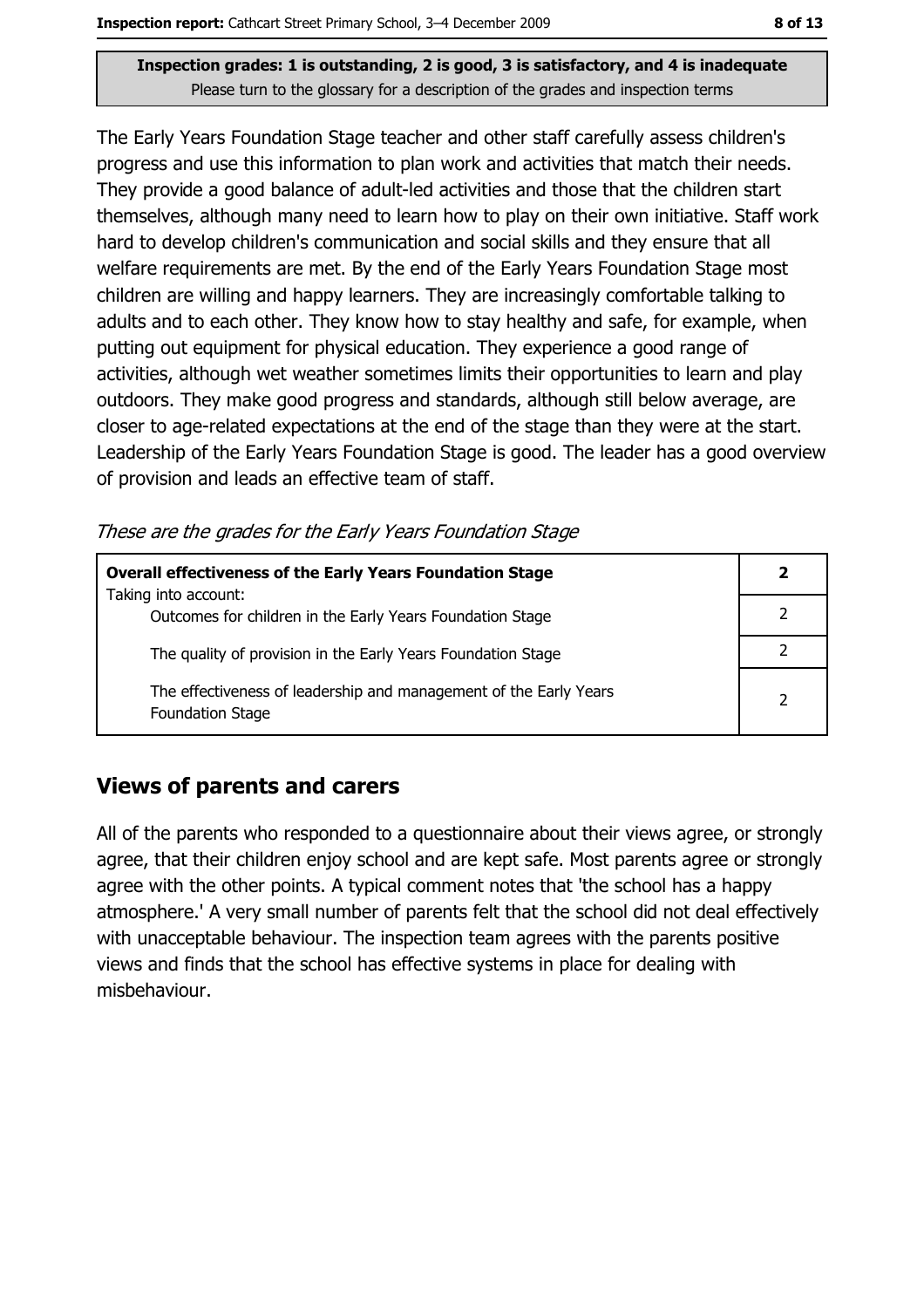#### Responses from parents and carers to Ofsted's questionnaire

Ofsted invited all the registered parents and carers of pupils registered at Cathcart Street Primary School to complete a questionnaire about their views of the school.

In the questionnaire, parents and carers were asked to record how strongly they agreed with 13 statements about the school.

The inspection team received 17 completed questionnaires by the end of the on-site inspection. In total, there are 117 pupils registered at the school.

| <b>Statements</b>                                                                                                                                                                                                                                       | <b>Strongly</b><br><b>Agree</b> |               | <b>Agree</b>   |               | <b>Disagree</b> |               | <b>Strongly</b><br>disagree |               |
|---------------------------------------------------------------------------------------------------------------------------------------------------------------------------------------------------------------------------------------------------------|---------------------------------|---------------|----------------|---------------|-----------------|---------------|-----------------------------|---------------|
|                                                                                                                                                                                                                                                         | <b>Total</b>                    | $\frac{0}{0}$ | <b>Total</b>   | $\frac{0}{0}$ | <b>Total</b>    | $\frac{0}{0}$ | <b>Total</b>                | $\frac{1}{2}$ |
| My child enjoys school                                                                                                                                                                                                                                  | 10                              | 59            | 7              | 41            | 0               | 0             | $\Omega$                    | 0             |
| The school keeps my child<br>safe                                                                                                                                                                                                                       | 14                              | 82            | 3              | 18            | 0               | 0             | 0                           | $\mathbf 0$   |
| The school informs me<br>about my child's progress                                                                                                                                                                                                      | 12                              | 71            | 5              | 29            | 0               | 0             | 0                           | $\mathbf 0$   |
| My child is making enough<br>progress at this school                                                                                                                                                                                                    | 10                              | 59            | 6              | 35            | $\mathbf{1}$    | 6             | 0                           | 0             |
| The teaching is good at this<br>school                                                                                                                                                                                                                  | 11                              | 65            | 5              | 29            | $\mathbf{1}$    | 6             | 0                           | 0             |
| The school helps me to<br>support my child's learning                                                                                                                                                                                                   | 10                              | 59            | 5              | 29            | $\mathbf{1}$    | 6             | 0                           | $\mathbf 0$   |
| The school helps my child to<br>have a healthy lifestyle                                                                                                                                                                                                | 11                              | 65            | 5              | 29            | $\mathbf{1}$    | 6             | 0                           | $\mathbf 0$   |
| The school makes sure that<br>my child is well prepared for<br>the future (for example<br>changing year group,<br>changing school, and for<br>children who are finishing<br>school, entering further or<br>higher education, or<br>entering employment) | 8                               | 47            | $\overline{7}$ | 41            | $\mathbf{1}$    | 6             | $\mathbf 0$                 | $\mathbf 0$   |
| The school meets my child's<br>particular needs                                                                                                                                                                                                         | 9                               | 53            | $\overline{7}$ | 41            | $\mathbf{1}$    | 6             | 0                           | 0             |
| The school deals effectively<br>with unacceptable behaviour                                                                                                                                                                                             | 8                               | 47            | 6              | 35            | 3               | 18            | 0                           | $\mathbf 0$   |
| The school takes account of<br>my suggestions and<br>concerns                                                                                                                                                                                           | 9                               | 53            | 7              | 41            | $\mathbf{1}$    | 6             | 0                           | 0             |
| The school is led and<br>managed effectively                                                                                                                                                                                                            | 9                               | 53            | $\overline{7}$ | 41            | $\mathbf 0$     | 0             | $\bf{0}$                    | $\mathbf 0$   |
| Overall, I am happy with my<br>child's experience at this<br>school                                                                                                                                                                                     | 12                              | 71            | $\overline{4}$ | 24            | $\mathbf{1}$    | 6             | $\mathbf 0$                 | $\mathbf 0$   |

The table above summarises the responses that parents and carers made to each statement. The percentages indicate the proportion of parents and carers giving that response out of the total number of completed questionnaires. Where one or more parents and carers chose not to answer a particular question, the percentages will not add up to 100%.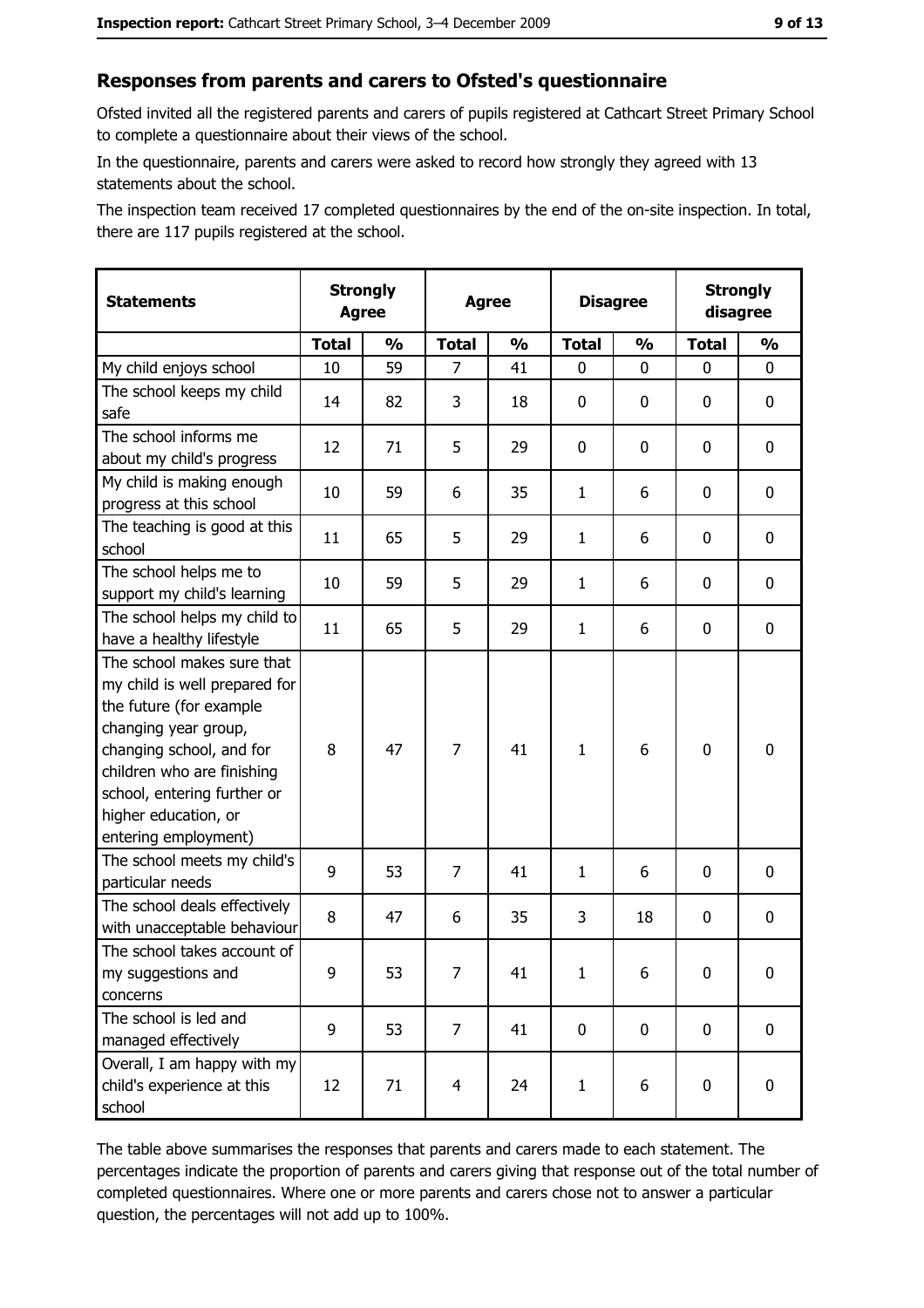# Glossary

| Grade   | <b>Judgement</b> | <b>Description</b>                                                                                                                                                                                                               |
|---------|------------------|----------------------------------------------------------------------------------------------------------------------------------------------------------------------------------------------------------------------------------|
| Grade 1 | Outstanding      | These features are highly effective. An oustanding<br>school provides exceptionally well for its pupils' needs.                                                                                                                  |
| Grade 2 | Good             | These are very positive features of a school. A school<br>that is good is serving its pupils well.                                                                                                                               |
| Grade 3 | Satisfactory     | These features are of reasonable quality. A satisfactory<br>school is providing adequately for its pupils.                                                                                                                       |
| Grade 4 | Inadequate       | These features are not of an acceptable standard. An<br>inadequate school needs to make significant<br>improvement in order to meet the needs of its pupils.<br>Ofsted inspectors will make further visits until it<br>improves. |

# What inspection judgements mean

### Overall effectiveness of schools inspected between September 2007 and July 2008

|                       | Overall effectiveness judgement (percentage of<br>schools) |      |                     |                   |
|-----------------------|------------------------------------------------------------|------|---------------------|-------------------|
| <b>Type of school</b> | <b>Outstanding</b>                                         | Good | <b>Satisfactory</b> | <b>Inadequate</b> |
| Nursery schools       | 39                                                         | 58   | 3                   | 0                 |
| Primary schools       | 13                                                         | 50   | 33                  | 4                 |
| Secondary schools     | 17                                                         | 40   | 34                  | 9                 |
| Sixth forms           | 18                                                         | 43   | 37                  | $\overline{2}$    |
| Special schools       | 26                                                         | 54   | 18                  | $\overline{2}$    |
| Pupil referral units  | 7                                                          | 55   | 30                  | 7                 |
| All schools           | 15                                                         | 49   | 32                  | 5                 |

New school inspection arrangements were introduced on 1 September 2009. This means that inspectors now make some additional judgements that were not made previously.

The data in the table above were reported in The Annual Report of Her Majesty's Chief Inspector of Education, Children's Services and Skills 2007/08.

Percentages are rounded and do not always add exactly to 100. Secondary school figures include those that have sixth forms, and sixth form figures include only the data specifically for sixth form inspection judgements.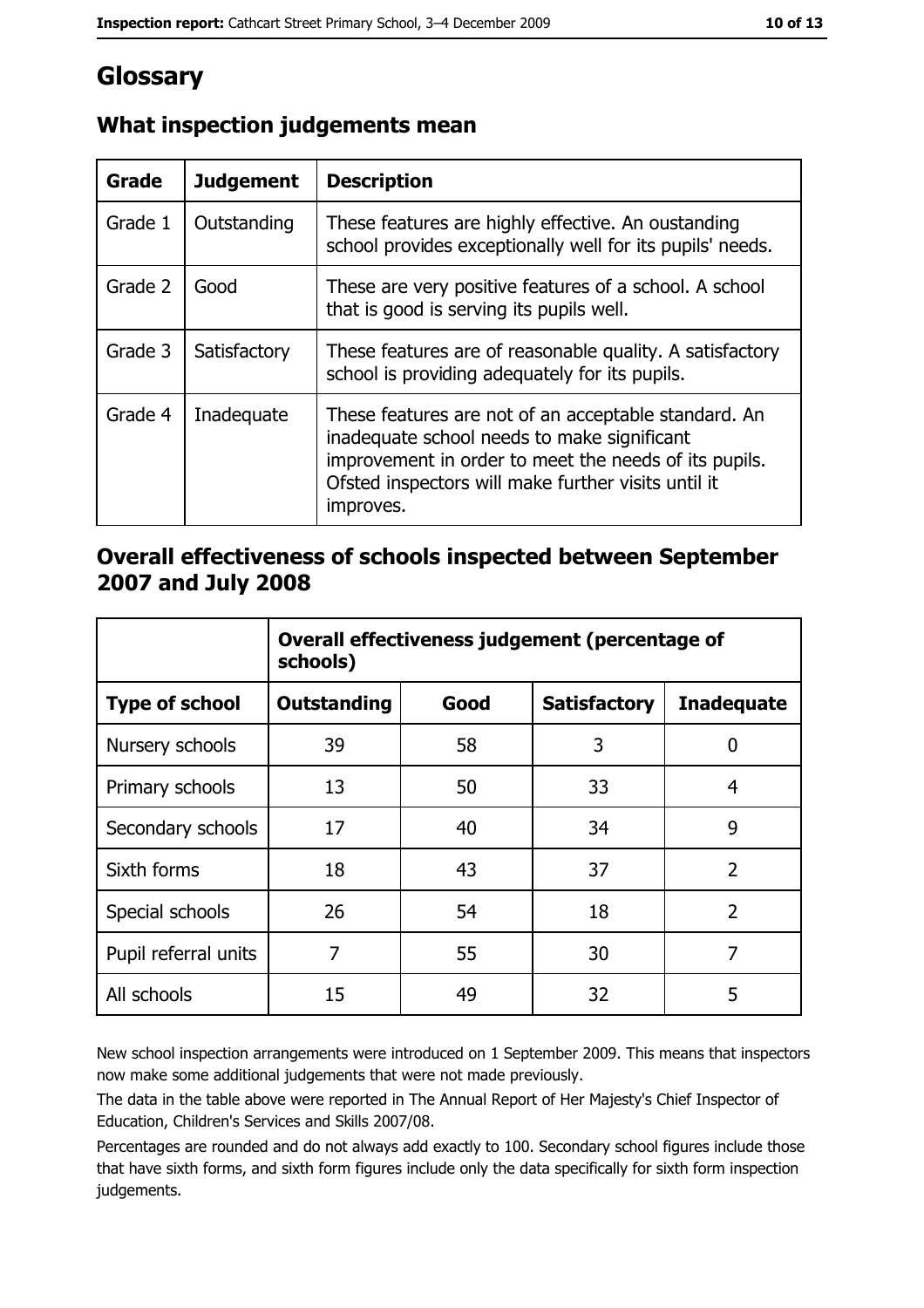# **Common terminology used by inspectors**

| Achievement:                  | the progress and success of a pupil in<br>their learning, development or training.                                                                                                                                                                                                                                |
|-------------------------------|-------------------------------------------------------------------------------------------------------------------------------------------------------------------------------------------------------------------------------------------------------------------------------------------------------------------|
| Attainment:                   | the standard of the pupils' work shown by<br>test and examination results and in<br>lessons.                                                                                                                                                                                                                      |
| Capacity to improve:          | the proven ability of the school to<br>continue improving. Inspectors base this<br>judgement on what the school has<br>accomplished so far and on the quality of<br>its systems to maintain improvement.                                                                                                          |
| Leadership and management:    | the contribution of all the staff with<br>responsibilities, not just the headteacher,<br>to identifying priorities, directing and<br>motivating staff and running the school.                                                                                                                                     |
| Learning:                     | how well pupils acquire knowledge,<br>develop their understanding, learn and<br>practise skills and are developing their<br>competence as learners.                                                                                                                                                               |
| <b>Overall effectiveness:</b> | inspectors form a judgement on a school's<br>overall effectiveness based on the findings<br>from their inspection of the school. The<br>following judgements, in particular,<br>influence what the overall effectiveness<br>judgement will be.                                                                    |
|                               | The school's capacity for sustained<br>improvement.<br>Outcomes for individuals and groups<br>of pupils.<br>The quality of teaching.<br>The extent to which the curriculum<br>meets pupil's needs, including where<br>relevant, through partnerships.<br>The effectiveness of care, guidance<br>■<br>and support. |
| Progress:                     | the rate at which pupils are learning in<br>lessons and over longer periods of time. It<br>is often measured by comparing the<br>pupils' attainment at the end of a key<br>stage with their attainment when they<br>started.                                                                                      |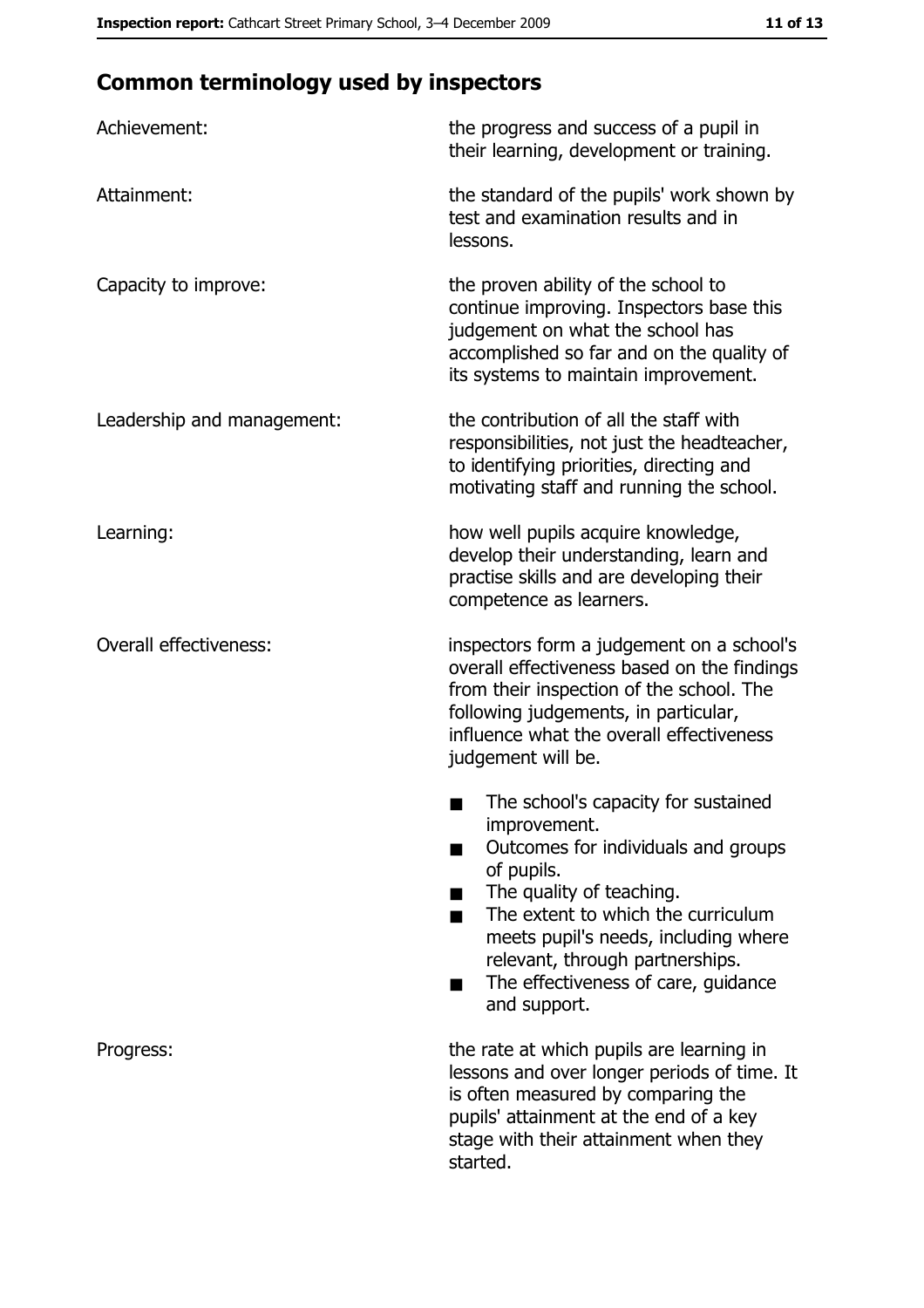This letter is provided for the school, parents and carers to share with their children. It describes Ofsted's main findings from the inspection of their school.



#### 7 December 2009

Dear Pupils,

Inspection of Cathcart Street Primary School, Birkenhead, CH41 3JY

I would like to thank you for the welcome you gave to my colleague and me when we inspected your school. I would particularly like to thank those of you who spoke with inspectors and those who completed the questionnaire.

There are many positive things about the school which I found are giving you a satisfactory education. It is very clear that the adults in school care a lot about all of you. You told me that you enjoy school very much when I talked to you and in the questionnaires. It works with other groups well to make sure that you are looked after and kept safe but some of you are absent from school too much.

Children in the Foundation Unit get off to a good start but they do not have enough opportunities to play and work outside. By the time you leave school, you are reaching standards in English that are close to what they should be. The standards you reach in mathematics and science are quite a way below what they should be at your age. They are improving in mathematics because your teachers are working well with the local authority to help you to learn. They use what they know about how well you are doing to plan satisfactory lessons, but sometimes they do not tell you clearly enough what you are going to learn. Sometimes, the way they mark your work could be more helpful.

I have asked the school to do the following things to make it better than it is now by:

- $\blacksquare$ making sure that children in the Early Years Foundation Stage Unit have the right kind of equipment so they can learn and play outside
- making sure that what you learn in mathematics and science helps you to reach the  $\blacksquare$ standards you should
- improving teaching by making sure you know what you are meant to be learning in  $\blacksquare$ each lesson and marking your work so that you know how you can make it even hetter.

You can help by continuing to try your best at all times and making sure you come to school as often as possible.

Yours faithfully,

Mr Philip Martin